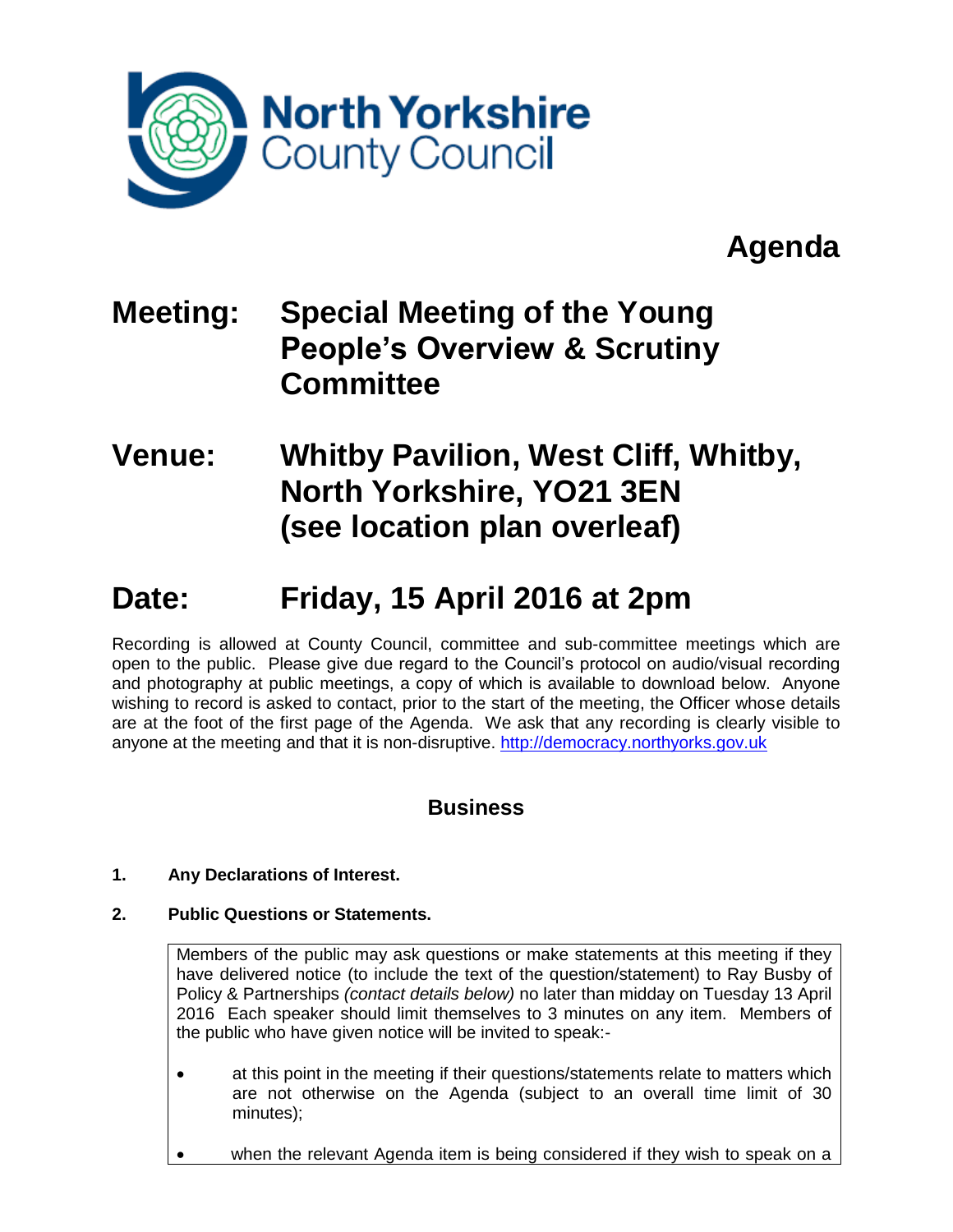matter which is on the Agenda for this meeting.

If you are exercising your right to speak at this meeting, but do not wish to be recorded, please inform the Chairman who will instruct those taking a recording to cease while you speak.

**3. Order and Procedure at the Meeting** - Report of the Scrutiny Team Leader *2.30 pm*

**(Pages 6 to 7)**

**4. Reorganisation of Secondary Education in Whitby** - Report of the Corporate Director for the Children and Young People's **Service** *2.40 pm*

**(Pages 8 to 55)**

**5 Other business which the Chairman agrees should be considered as a matter of urgency because of special circumstances.**

Barry Khan Assistant Chief Executive (Legal and Democratic Services)

County Hall **Northallerton** 

7 April 2016